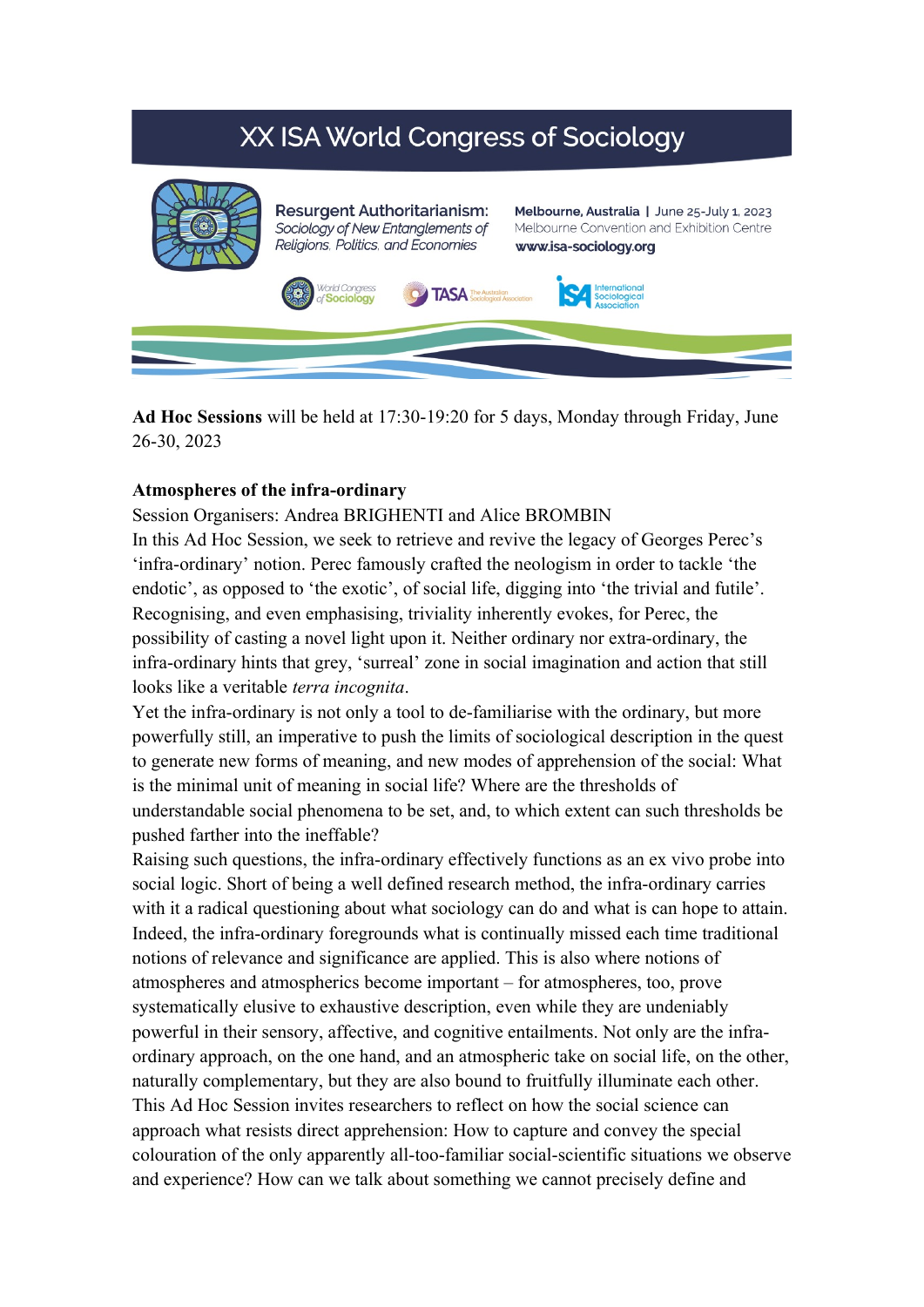measure? Is it only poetry that can venture into this terrain, or can the infra-ordinary lay out the ground for a new sociological lexicon, and new possibilities of sociological reasoning?

# **Memory Politics and Interstate Conflict: Socio-Cultural aspects of Russian State Ideology and the Russo-Ukrainian War**

#### Session Organiser: Angelos GIANNAKOPOULOS

The Ad Hoc Session purports to discuss in which way history in general shapes the present and how, in turn, the present, shaped as it is by public perceptions, influences the establishment of historical consciousness and collective memory. Against the background of this theoretical frame the session plans to exemplify the role of historical memory and public perceptions as a factor of interstate violence vis-à-vis the conflict between Russia and Ukraine. Τhe focus is not on strategic and geostrategic aspects of the war in Ukraine, which are widely discussed in the international media or in the few comprehensive studies currently available. Instead, the session focuses on issues related to Russian state ideology less discussed both in the general public and the academic community, without knowledge of which, however, a comprehensive analysis of Russian offensive policy is impossible. These topics refer to the formation of the Russian nation from the 10th century onwards in the frame of which Christianization in terms of the adoption of the Eastern Orthodox doctrine plays a central role. The session evaluates how these historical events dominate today the Russian cultural selfdetermination and are transformed into the prevalent state ideology of Moscow as the "Third Rome". Thus, the first focus examines the way in which the historical past is instrumentalized by state ideology in terms of what we generally call "memory politics". The second and most important one sheds light on how in turn state ideology makes moral claims and prompts violent action against others. Finally, the session purports to assess how national narratives and symbolic politics influence today state relations and foreign policy by especially evaluating the potential of the European integration project towards the elimination of interstate conflict on the European continent.

## **Neighbour Culture Around the World: Challenges and Opportunities**

Session Organisers: Margret KUSENBACH and Lynda CHESHIRE While Western theories of socio-structural change tell us that social life has been globalized, the local still matters. In settlements across the globe, the very nature of our sociality requires us to live in close proximity with others. Local neighbourhoods are important sites of familiarity and belonging; places we feel attached to, that we call home, and where we feel a sense of connection with those who reside nearby. Yet, they can also be places of conflict, division, and stigma; where groups with limited resources end up by default; where residents feel the taint of a poor neighbourhood reputation; and where neighbours are, at best, strangers that we do not know and, at worst, a source of annoyance, disruption, and fear. The mutual views and feelings of those who live in close proximity, the norms and expectations that arise in this context, and the ways they manifest through neighbour interactions and relationships have a range of positive and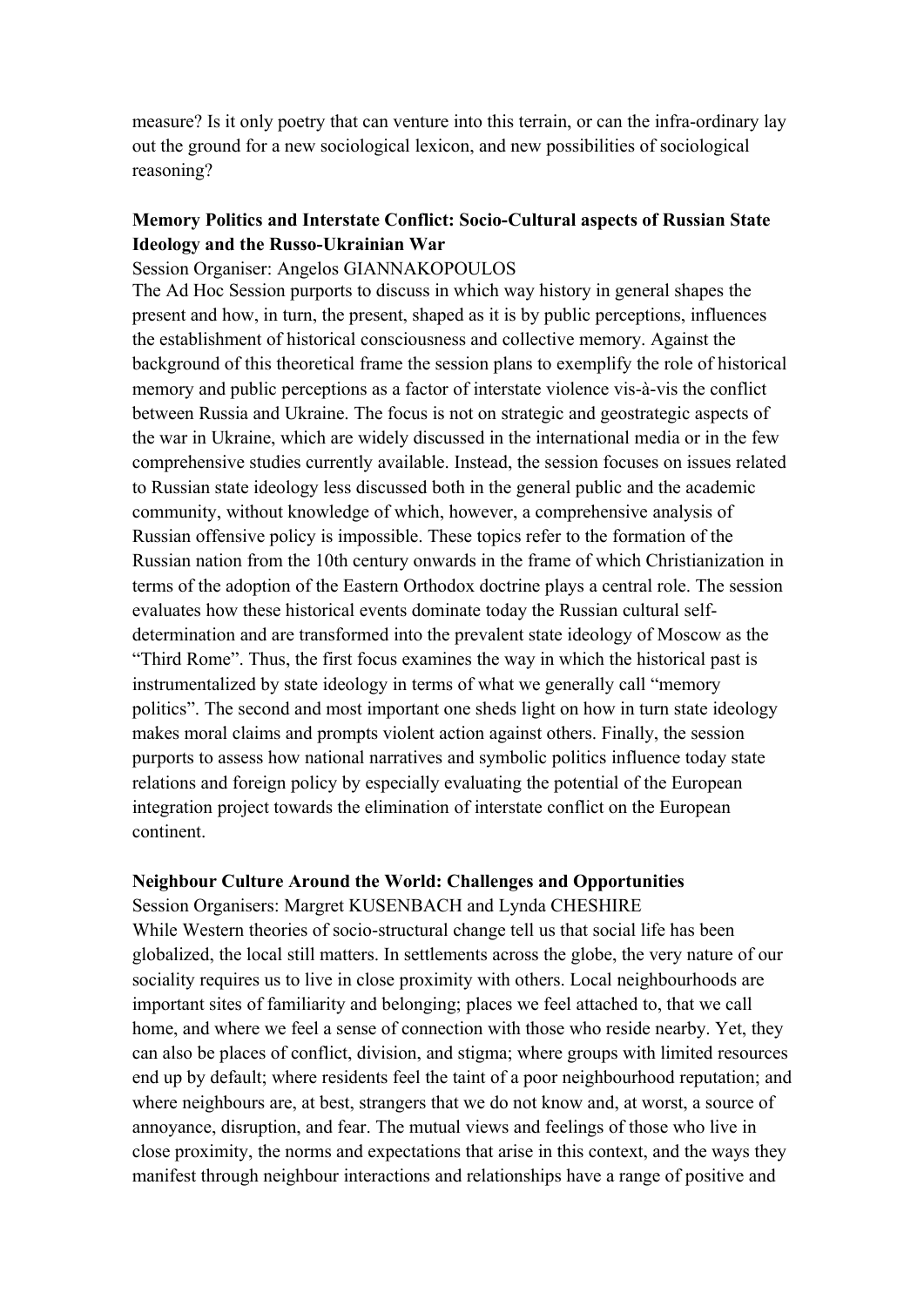negative consequences for individual and collective well-being; however, they are also structurally patterned, by social, cultural, political, historical, and spatial contingencies. This proposed ad hoc session invites us to engage with the ways in which our lives remain locallybound within globalized societies by examining and comparing the norms, expectations, and interactions that take place among neighbours in different social and spatial contexts around the world. We refer to these local normative and cultural modes of engagement with co-residents as "neighbour culture" and seek to explore the dynamic interplay between neighbour culture and structural processes. On the one hand, wider structural forces of political and economic change (such as resurgent authoritarianism, urbanization, migration, displacement, disasters, and even global pandemics) have reshaped the ways we live and relate with others at the very local level. On the other hand, neighbour cultures influence how we experience and respond to those larger challenges collectively via conflict and division or via collective action and mutual care

What forms of neighbour culture exist in different local contexts around the world? How do they enable people to respond in times of crisis when local support is needed? How important is neighbour culture to individual and social well-being, belonging, and identity? These and other questions will be explored in this ad-hoc session that brings together social researchers, most of them sociologists, from different countries and world regions who are already engaging in a collective conversation on neighbour culture via a forthcoming book, edited by Lynda Cheshire, entitled Neighbours Around the World: An International Look at the People Next Door (2022, Emerald). The authors of the book's chapters are widely dispersed geographically and have only ever communicated via email. This session seeks to facilitate a live conversation among collaborators and with the audience to re-ignite a scholarly focus on one of the most significant micro-social environments outside of the domestic sphere – the neighbourhood.

## **Teaching the Sociology of Climate Change across the Sociology Curriculum** Session Organiser: Andrew SZASZ

Ad Hoc Session on teaching the sociology of climate change across the Sociology curriculum, NOT just in Environmental Sociology courses. The Sociology of Climate Change would seem, most naturally, to belong in Environmental Sociology courses, taught by members of ISA's RC24. I would argue, though, that the breadth of the impacts of climate change -- already observed now and certain to grow more dire in future years -- means that the Sociology of Climate Change should be discussed in many other parts of the Sociology curriculum, in courses taught by members of several other Research Committees.

## **Matteo Bortolini's biography of Robert Bellah**

Session Organiser: Armando SALVATORE

The life of Robert N. Bellah (1927-2013) is paradigmatic of a "magic moment" in global social science: from the urge of post-war modernization theorists to embrace emerging global processes to the critical rethinking of Cold War sociology and the